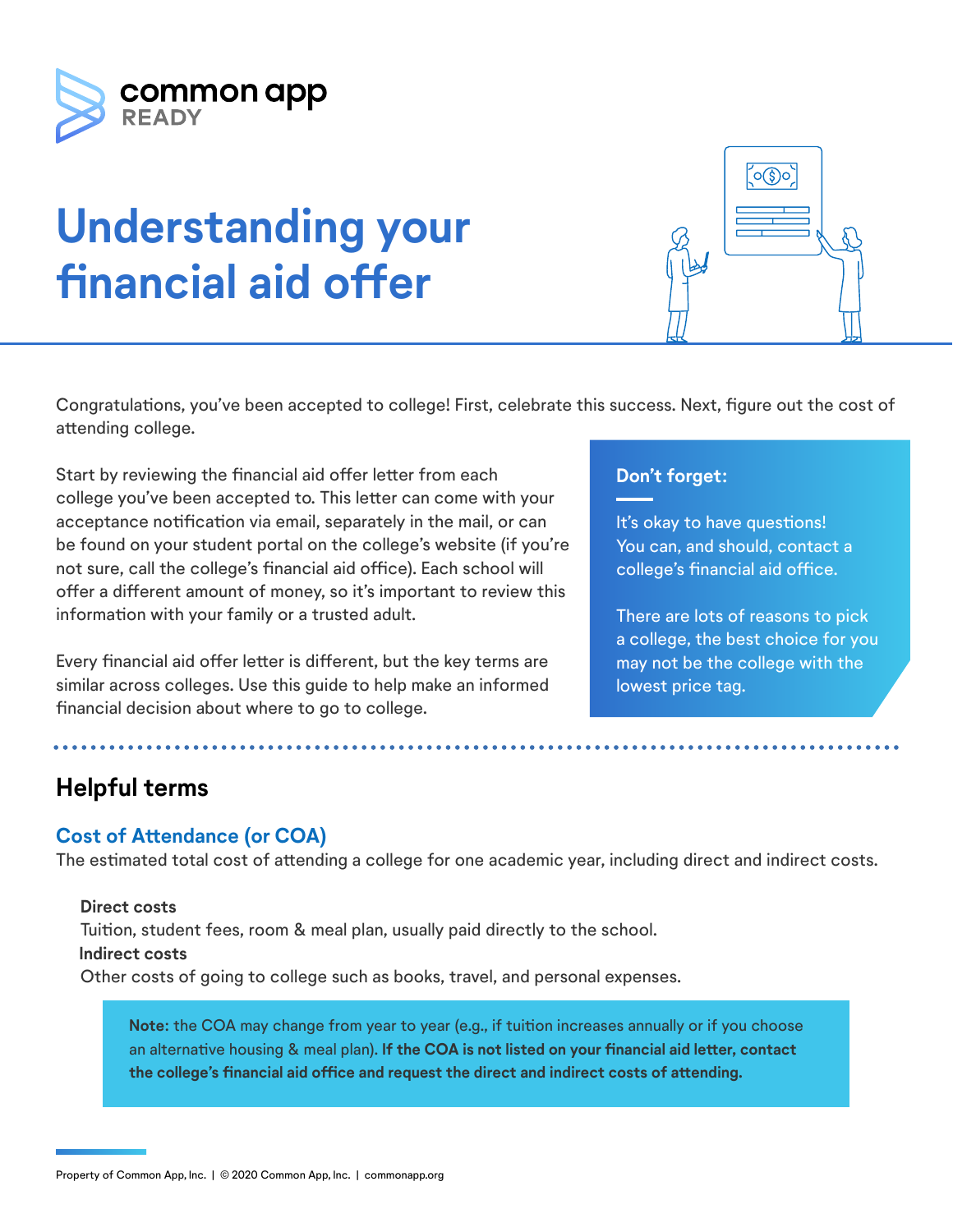### **Grants/Scholarships**

Free money from the federal government, state, college, or outside/private organization that you **do not**  have to pay back.

**Note:** Ask the college's financial aid office if grants and scholarships awarded to you are renewable each year, or if the amount can be adjusted based on other factors (e.g., maintaining a certain GPA, if outside scholarships will decrease your aid, etc.).

#### **Loans**

Money that must be repaid to the government or an institution (if you finish school or not). You can choose to accept the entire loan amount, a reduced amount, or none at all.

#### **Federal Direct Loans**

#### **Subsidized Loans**

- Up to \$3,500 for first-year students (can increase sophomore, junior, & senior year).
- Amount determined when you complete the Free Application for Federal Student Aid ([FAFSA](http://fafsa.gov/)).
- Interest **does not** accumulate while you are in school.
- You **do not** have to pay while you're in school. You receive a 6-month grace period after graduating from college or leaving school before starting to repay loans.

#### **Unsubsidized Loans**

- Up to \$5,500 for first-year students (can increase sophomore, junior, & senior year).
- Amount determined when you complete the [FAFSA.](http://fafsa.gov/)
- Interest **does** accumulate while you are in school .
- You **do not** have to begin paying on this loan until 6 months after you graduate college or leave school.

**Note:** Federal loans seem intimidating, but they are a great option to pay for college. Federal loans have lower interest rates and multiple repayment plans based on your income after college than other types of loans.

#### **Other types of loans**

#### **(Parent) PLUS Loan**

- A federal loan taken out by your parent/guardian that **cannot** be transferred to you.
- Requires that a parent/guardian undergo a credit check.
- Loan can cover up to the COA.
- Interest rate is typically higher .